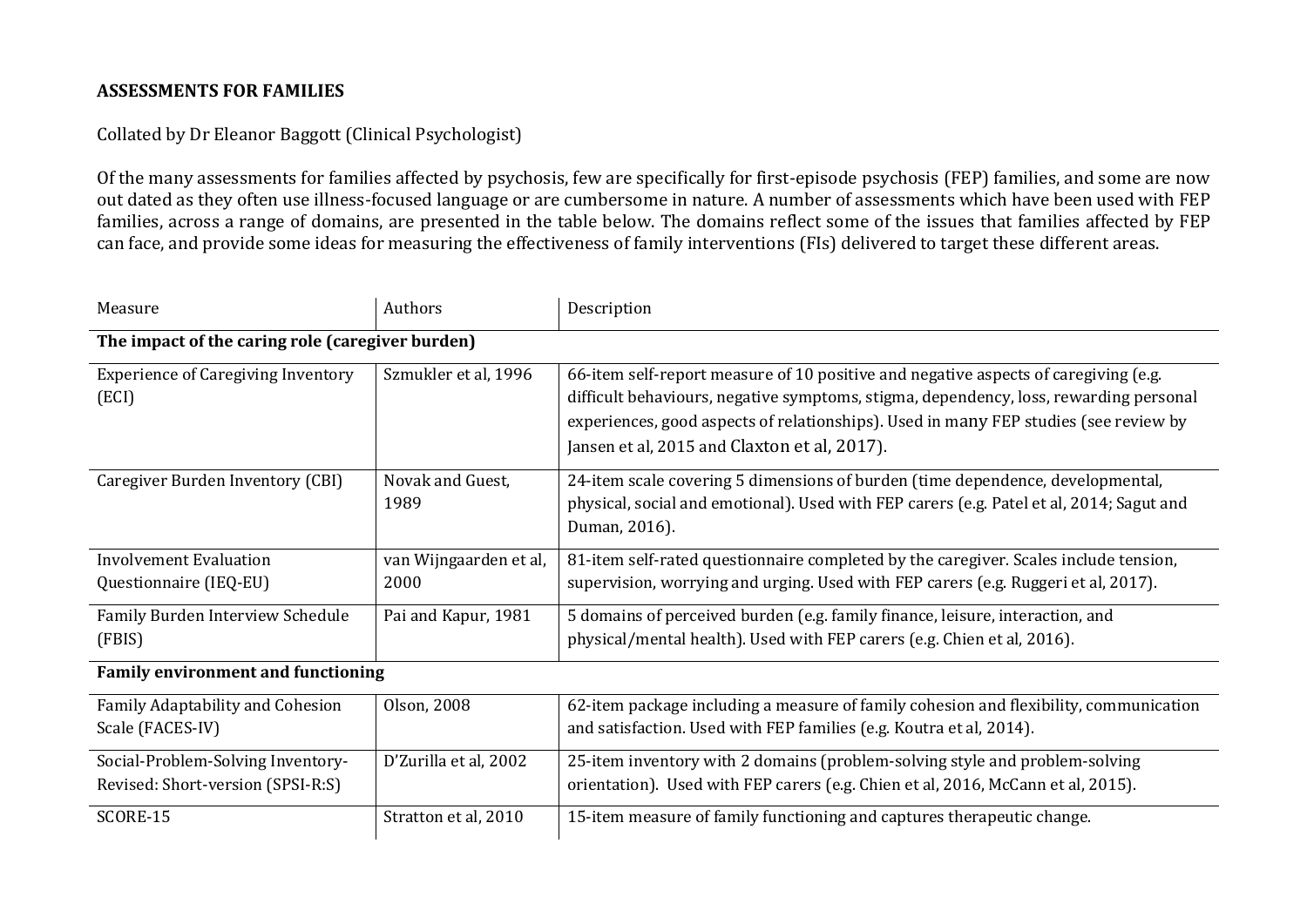## **Expressed Emotion / communication**

| Camberwell Family Interview (CFI)  | Vaughn and Leff, 1976 | Semi-structured interview assessing family relationships and functioning. Captures      |  |  |
|------------------------------------|-----------------------|-----------------------------------------------------------------------------------------|--|--|
|                                    |                       | elements of EE (critical comments, emotional-overinvolvement, hostility, positive       |  |  |
|                                    |                       | remarks and warmth). Used in many FEP studies (see review by Claxton et al, 2017).      |  |  |
| The Family Questionnaire (FQ)      | Wiedmann et al, 2002  | 20-item self-report questionnaire assessing Expressed Emotion (EE). 2 sub-scales        |  |  |
|                                    |                       | measuring critical comments and emotional over-involvement. Validated against the       |  |  |
|                                    |                       |                                                                                         |  |  |
|                                    |                       | Camberwell Family Interview. Used in many FEP studies (see review by Claxton et al,     |  |  |
|                                    |                       | $2017$ ).                                                                               |  |  |
| Family Attitude Scale (FAS)        | Kavanagh et al, 1997  | 30-item instrument measuring relationship stress and expressed anger. Used in FEP       |  |  |
|                                    |                       | (e.g. Kavanagh et al, 2008; Hamaie, 2016) but not as sensitive to predicting relapse as |  |  |
|                                    |                       | the CFI.                                                                                |  |  |
|                                    |                       |                                                                                         |  |  |
| Five-Minute Speech Sample (FMSS)   | Magana et al, 1986    | Brief method to assess EE by rating 5 minutes of speech from a relative talking about   |  |  |
|                                    |                       | the person. Used in FEP (e.g. Bachmann et al, 2002).                                    |  |  |
| Wellbeing / stress/ symptomatology |                       |                                                                                         |  |  |
| General Health Questionnaire (GHQ) | Goldberg, 1978        | Used to assess caregiver distress with different item numbers available. Used in many   |  |  |
|                                    |                       | studies of FEP carers/families (see review by Claxton et al, 2017)                      |  |  |
| Symptom Checklist-90-R (SCL-90-R)  | Derogatis and Cleary, | 90-item measure of 9 symptom dimensions (e.g. depression, anxiety, hostility,           |  |  |
|                                    | 1977                  | somatisation etc.). Used with FEP (e.g. Domínguez-Martínez et al, 2017).                |  |  |
|                                    |                       |                                                                                         |  |  |
| Psychological General Wellbeing    | Dupuy, 1977           | 24-items covering concerns about psychical and psychological wellbeing. Used with FEP   |  |  |
| Index (PGWI)                       |                       | carers (e.g. Addington et al, 2003; McCleary et al, 2007).                              |  |  |
| Perceived Stress Scale (PSS)       | Cohen et al, 1983     | 10-item scale measures perceived stress over the preceding month. Used with FEP         |  |  |
|                                    |                       | carers (e.g. Sadath et al, 2017).                                                       |  |  |
|                                    |                       |                                                                                         |  |  |
| The Kessler Psychological Distress | Kessler et al, 2002   | 10-item self-report questionnaire assessing psychological distress in the general       |  |  |
| Scale (K-10)                       |                       | population. Used with FEP carers (e.g. McCann et al, 2013; see review by Claxton et al, |  |  |
|                                    |                       | $2017$ ).                                                                               |  |  |
| WHO Quality of Life (WHOQOL-       | World Health          | 26-item self-report measure with 4 domains of QOL (physical, psychological, social and  |  |  |
| BREF)                              | Organisation, 1998    | environmental). Used with FEP families (e.g. Bowman et al, 2017)                        |  |  |
|                                    |                       |                                                                                         |  |  |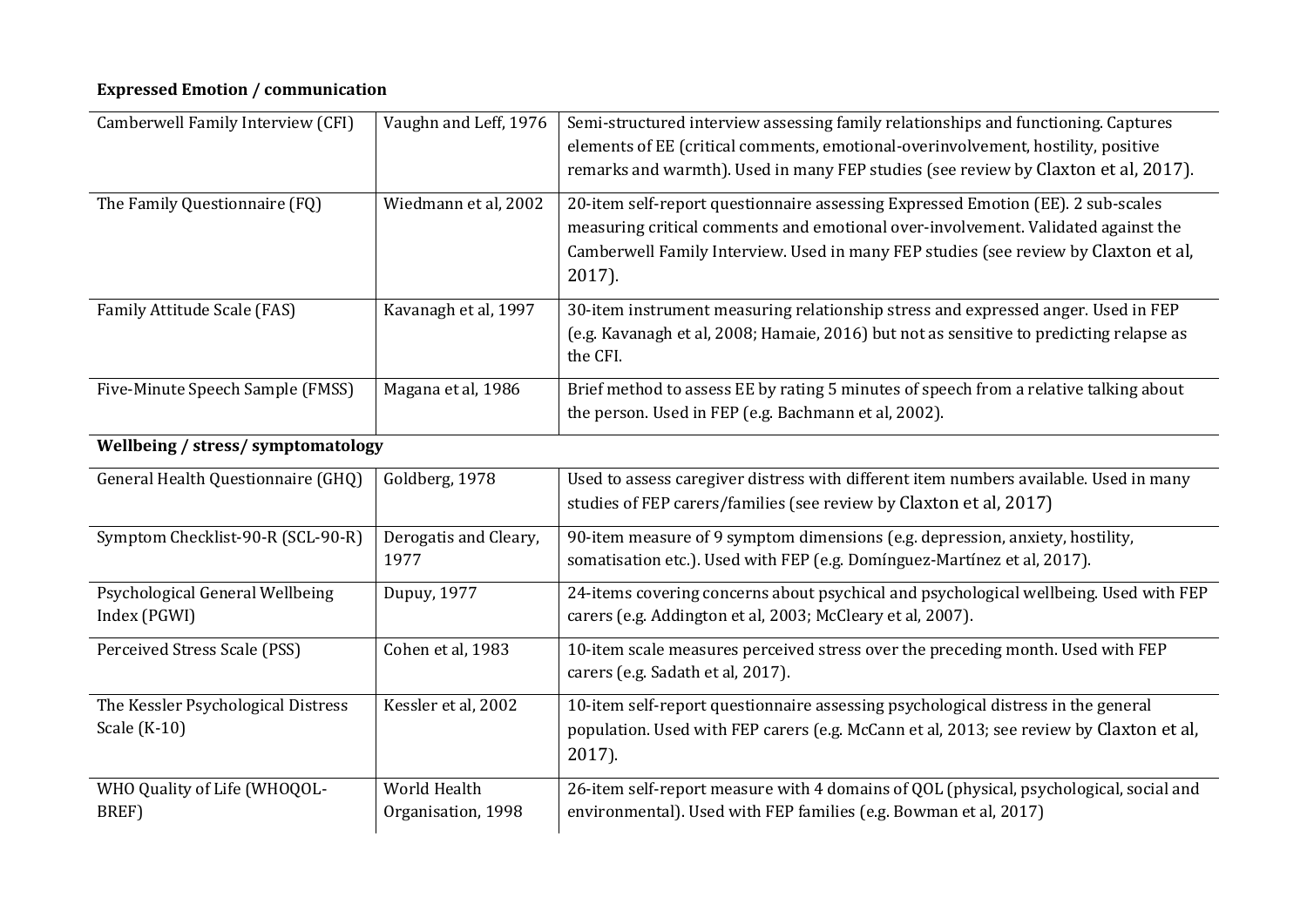| Texas Inventory of Grief (TIG)                                                          | Faschingbauer, 1981               | 2-part questionnaire measuring initial reactions to loss and ongoing grieving. Used in<br>FEP (e.g. Patterson et al, 2000) and adapted to create EI-specific version (Mulligan et al,<br>2012).                  |
|-----------------------------------------------------------------------------------------|-----------------------------------|------------------------------------------------------------------------------------------------------------------------------------------------------------------------------------------------------------------|
| Coping                                                                                  |                                   |                                                                                                                                                                                                                  |
| Carver's Coping Orientations to<br>Problems Experienced (COPE)                          | Carver et al, 1989                | Questionnaire with 14 sub-scales to assess coping. Has been adapted to make it relevant<br>to coping with a relative's mental illness and used in FEP (e.g. Gerson et al, 2011)                                  |
| Ways of Coping scale (WOC)                                                              | Folkman and Lazarus,<br>1985      | Identifies the coping responses people use to deal with a stressful event and has been<br>used with FEP families (e.g. Cotton et al, 2013).                                                                      |
| Multidimensional Scale of Perceived<br>Social Support (MSPSS)                           | Zimet et al, 1988                 | Self-report measure assessing perceived social support. Used with FEP carers (e.g.<br>Sadath et al, 2017).                                                                                                       |
| Family Inventory of Resources of<br>Management (FIRM)                                   | McCubbin et al, 1991              | Subscales of Extended Family Social Support, the Family Crisis-Oriented Personal<br>Evaluation scale (F-COPES) and Acquiring Social Support. Used in FEP (e.g. Mo'tamedi et<br>al, 2014).                        |
| Knowledge / perceptions of illness                                                      |                                   |                                                                                                                                                                                                                  |
| Illness Perceptions Questionnaire for<br>Schizophrenia-Relatives' version<br>$(IPQS-R)$ | Lobban et al, 2005                | Assesses relatives' beliefs about psychosis including subscales of causes, consequences,<br>control, blame, treatment, coherence and emotions. Used with FEP relatives (e.g.<br>Domínguez-Martínez et al, 2017). |
| <b>Stigma</b>                                                                           |                                   |                                                                                                                                                                                                                  |
| Opinions about Mental Illness scale<br>(OMI)                                            | Cohen and Struening,<br>1962      | Covers different aspects of stigma e.g. linking mental illness to stereotypes, difference,<br>and status loss/discrimination. It has been adapted to use with FEP families (Wong et al,<br>2009).                |
| <b>Family Experiences Interview</b><br>Schedule (FEIS)                                  | Tessler and Gamach,<br>1995       | Primarily assesses family burden but includes a stigma subscale assessing 'associative<br>stigma', which has been used with FEP families (e.g. Wong et al, 2009).                                                |
| <b>Satisfaction with services</b>                                                       |                                   |                                                                                                                                                                                                                  |
| Verona Service Satisfaction Scale<br>Relatives version (VSSS-R)                         | Ruggeri and Dall-<br>Agnola, 1993 | Measures satisfaction of relatives with services and has been used with FEP (e.g.<br>Ruggeri et al, 2017).                                                                                                       |
| Qualitative analysis of carers' views                                                   | Lavis, et al, 2015;               | Interviewing families individually and through focus groups can help to explore their                                                                                                                            |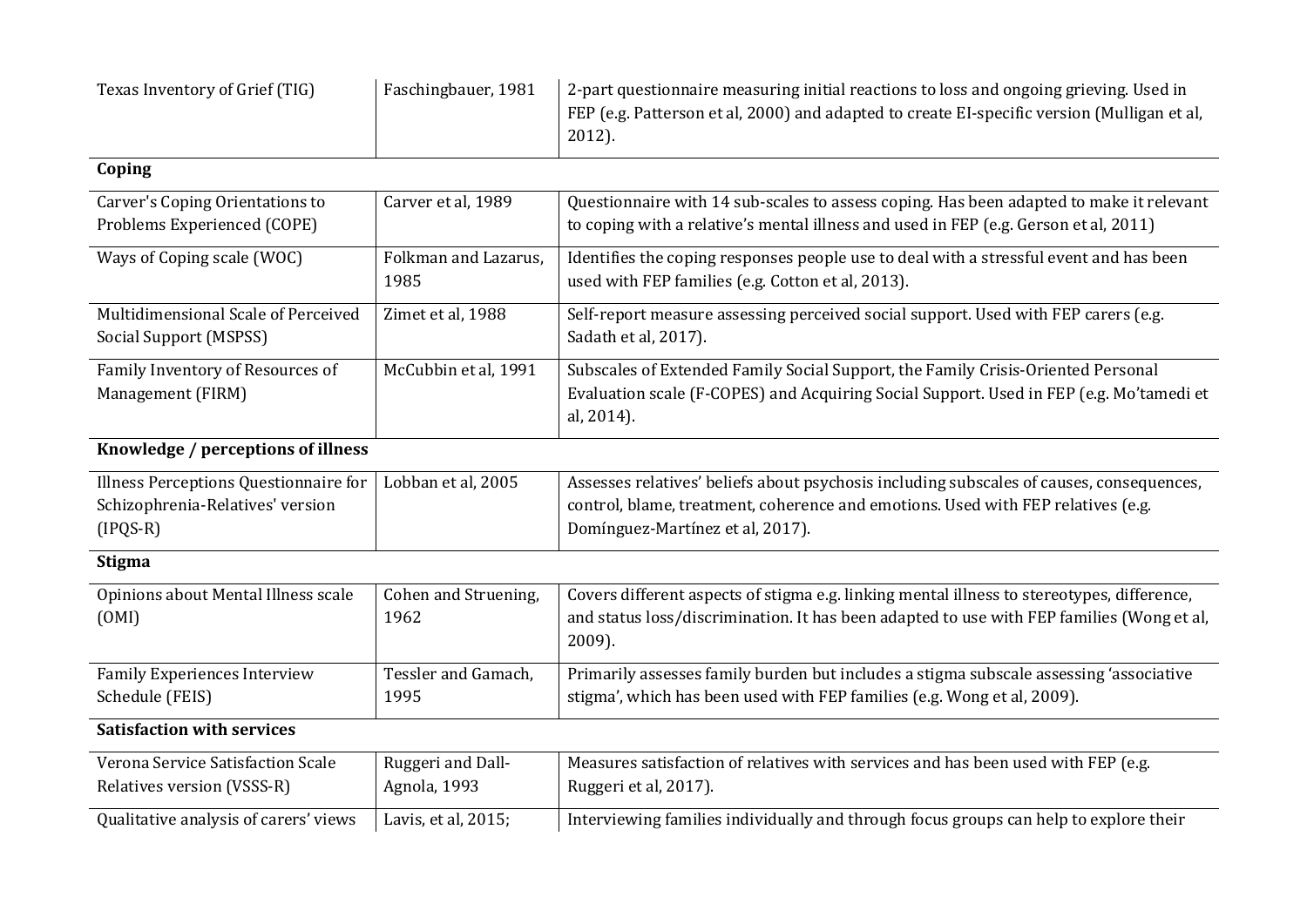| of EIP                                         | Woolley, 2012        | satisfaction with EIP (e.g. Lavis et al, 2015; Woolley, 2012).                    |  |  |  |
|------------------------------------------------|----------------------|-----------------------------------------------------------------------------------|--|--|--|
| Family needs assessments / care planning tools |                      |                                                                                   |  |  |  |
| Carers Star – Outcomes Star for                | Burns et al, 2017    | Carers' version of the Mental Health Recovery Star which has been helpful for FEP |  |  |  |
| People Caring for Others                       |                      | clients.                                                                          |  |  |  |
| Relatives' Urgent Needs Schedule -             | Mulligan et al, 2012 | Measure to assess the level of 'urgent need' for families affected by FEP.        |  |  |  |
| Early Intervention version (RUNS-              |                      |                                                                                   |  |  |  |
| EI)                                            |                      |                                                                                   |  |  |  |
| <b>Siblings</b>                                |                      |                                                                                   |  |  |  |
| The Adult Sibling Relationship                 | Stocker et al, 1997  | 81-items covering areas of warmth, conflict and rivalry. Used with FEP siblings   |  |  |  |
| Questionnaire (ASRQ)                           |                      | (Bowman et al, 2017).                                                             |  |  |  |

## **REFERENCES**

Addington, J., Coldham, E., Jones, B., Ko, T., and Addington, D. (2003). The first episode of psychosis: the experience of relatives. *Acta Psychiatrica Scandinavica*, *108*(4), 285-289. doi: 10.1034/j.1600-0447.2003.00153.x

Bachmann, S., Bottmer, C., Jacob, S., Kronmüller, K., Backenstrass, M., & Mundt, C. et al. (2002). Expressed emotion in relatives of first-episode and chronic patients with schizophrenia and major depressive disorder—a comparison. *Psychiatry Research*, *112*(3), 239-250. doi: 10.1016/s0165-1781(02)00226-3

Bowman, S., Alvarez-Jimenez, M., Wade, D., Howie, L., and McGorry, P. (2017). The Positive and Negative Experiences of Caregiving for Siblings of Young People withFirstEpisodePsychosis.*FrontiersInPsychology*,*8*.doi: 10.3389/fpsyg.2017.00730

Burns, S., MacKeith, J., and Pearse, A. (2017). Carers Star: The Outcomes Star for People Caring for Others. Hove: Triangle Consulting Social Enterprise Ltd.

Carver, C., Scheier, M., and Weintraub, J. (1989). Assessing coping strategies: A theoretically based approach. *Journal Of Personality And Social Psychology*, *56*(2), 267-283. doi: 10.1037//0022-3514.56.2.267

Chien, W., Thompson, D., Lubman, D., and McCann, T. (2016). A Randomized Controlled Trial of Clinician-Supported Problem-Solving Bibliotherapy for Family Caregivers of People With First-Episode Psychosis. *Schizophrenia Bulletin*, *42*(6), 1457-1466. doi: 10.1093/schbul/sbw054

Claxton, M., Onwumere, J., and Fornells-Ambrojo, M. (2017). Do Family Interventions Improve Outcomes in Early Psychosis? A Systematic Review and Meta-Analysis. *Frontiers In Psychology*, *8*. doi: 10.3389/fpsyg.2017.00371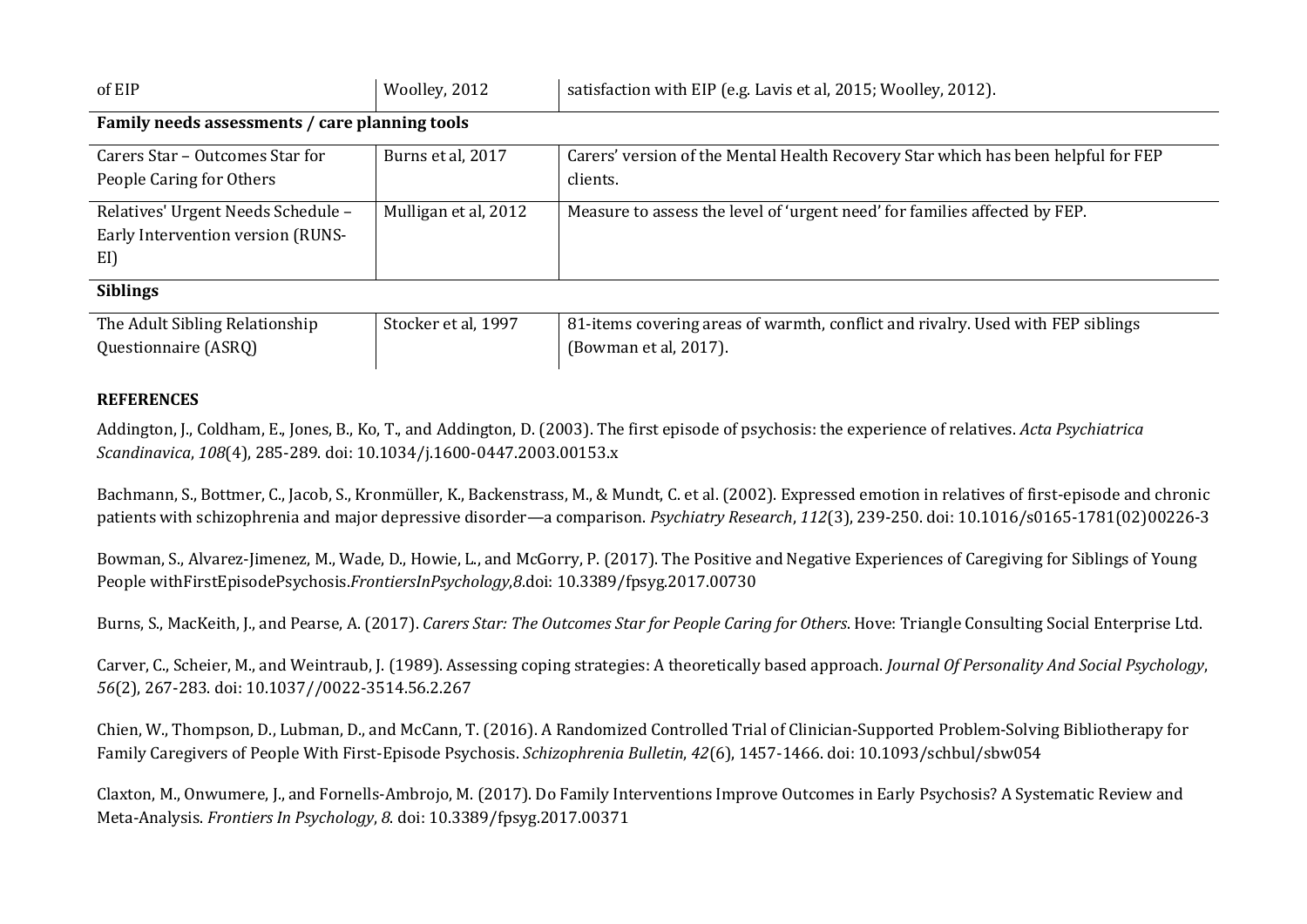Cohen, J., and Struening, E. (1962). Opinions about mental illness in the personnel of two large mental hospitals. *The Journal Of Abnormal And Social Psychology*, *64*(5), 349-360. doi: 10.1037/h0045526

Cohen, S., Kamarck, T., and Mermelstein, R. (1983). A Global Measure of Perceived Stress. *Journal Of Health And Social Behavior*, *24*(4), 385. doi: 10.2307/2136404

Cotton, S., McCann, T., Gleeson, J., Crisp, K., Murphy, B., and Lubman, D. (2013). Coping strategies in carers of young people with a first episode of psychosis. *Schizophrenia Research*, *146*(1-3), 118-124. doi: 10.1016/j.schres.2013.02.008

Derogatis, L., and Cleary, P. (1977). Confirmation of the dimensional structure of the scl-90: A study in construct validation. *Journal Of Clinical Psychology*, *33*(4), 981-989.doi:10.1002/1097-4679(197710)33:4<981: aid-jclp2270330412>3.0.co;2-0

Domínguez-Martínez, T., Medina-Pradas, C., Kwapil, T., and Barrantes-Vidal, N. (2017). Relatives' expressed emotion, distress and attributions in clinical high-risk and recent onset of psychosis. *Psychiatry Research*, *247*, 323-329. doi: 10.1016/j.psychres.2016.11.048

Dupuy, H. (1977). The General Well-being Schedule. In I. McDowell and C. Newell, *Measuring health: a guide to rating scales and questionnaire* (2nd ed.). USA: Oxford University Press.

D'Zurilla, T., Nezu, A., and Maydeu-Olivares, A. (2002). *Social problem-solving inventory--revised (SPSI-R)*. North Tonawanda, N.Y.: Multi-Health Systems.

Epstein, N. B., Baldwin, L. M. and Bishop, D. S. (1983), The McMaster Family Assessment Device. Journal of Marital and Family Therapy, 9: 171-180.

Faschingbauer, T. (1981). *Texas revised inventory of grief manual*. Houston: Honeycomb.

Folkman, S., and Lazarus, R. (1985). If it changes it must be a process: Study of emotion and coping during three stages of a college examination. *Journal Of Personality And Social Psychology*, *48*(1), 150-170. doi: 10.1037//0022-3514.48.1.150

Gerson, R., Wong, C., Davidson, L., Malaspina, D., McGlashan, T., & Corcoran, C. (2011). Self-reported coping strategies in families of patients in early stages of psychotic disorder: an exploratory study. *Early Intervention In Psychiatry*, *5*(1), 76-80. doi: 10.1111/j.1751-7893.2010.00251.x

Goldberg, D. (1978). *Manual of the general health questionnaire*. Windsor: NFER.

Hamaie, Y., Ohmuro, N., Katsura, M., Obara, C., Kikuchi, T., & Ito, F. et al. (2016). Correction: Criticism and Depression among the Caregivers of At-Risk Mental State and First-Episode Psychosis Patients. *PLOS ONE*, *11*(5), e0156590. doi: 10.1371/journal.pone.0156590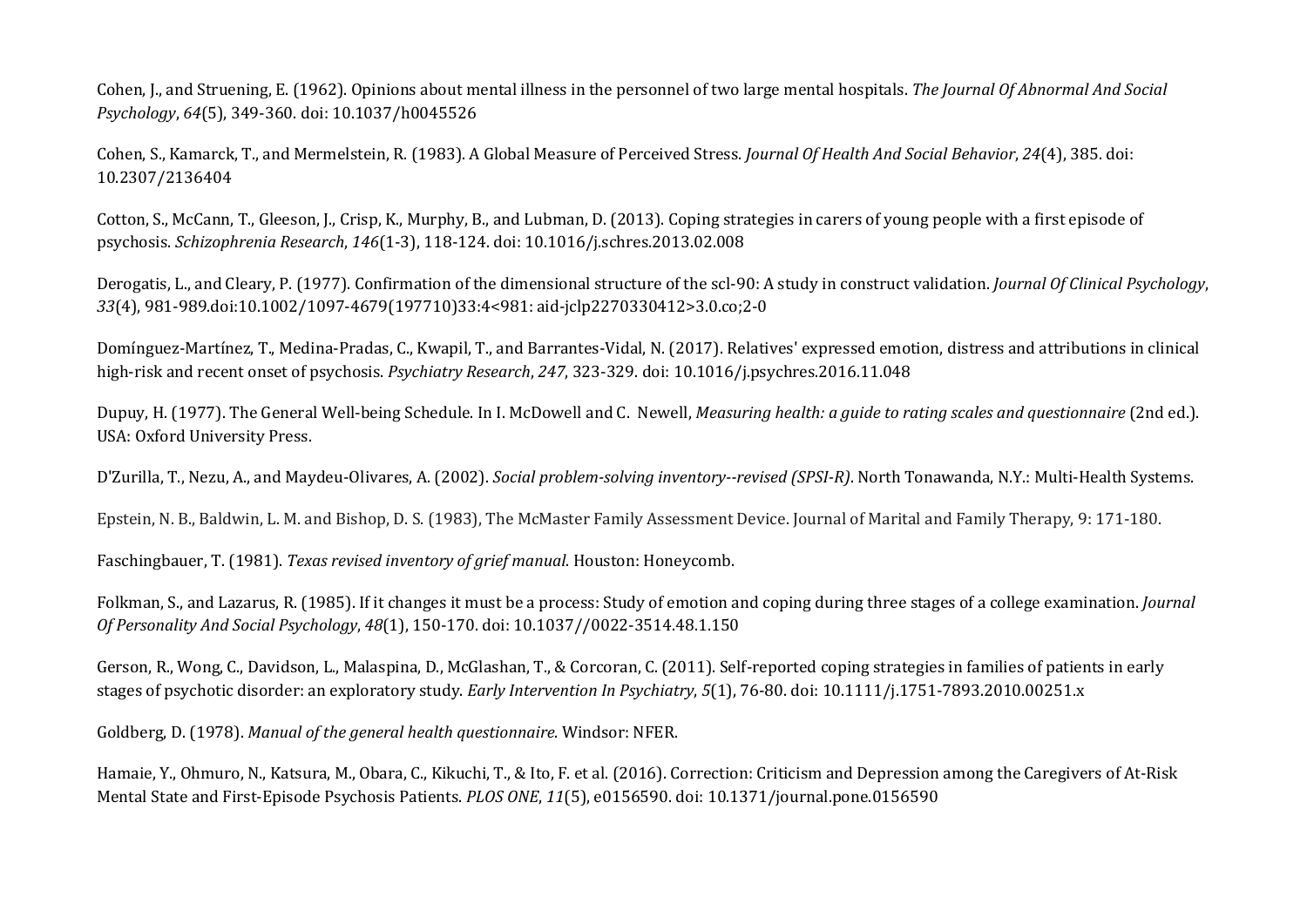Jansen, J., Gleeson, J., and Cotton, S. (2015). Towards a better understanding of caregiver distress in early psychosis: A systematic review of the psychological factors involved. *Clinical Psychology Review*, *35*, 56-66. doi: 10.1016/j.cpr.2014.12.002

Kavanagh, D., O'Halloran, P., Manicavasagar, V., Clark, D., Piatkowska, O., Tennant, C., and Rosen, A. (1997). The family attitude scale: reliability and validity of a new scale for measuring the emotional climate of families. *Psychiatry Research*, *70*(3), 185-195. doi: 10.1016/s0165-1781(97)00033-4

Kessler, R., Andrews, G., Colpe, L., Hiripi, E., Mroczek, D., and Normand, S. et al. (2002). Short screening scales to monitor population prevalences and trends in non-specific psychological distress. *Psychological Medicine*, *32*(6), 959-976. doi: 10.1017/s0033291702006074

Koutra, K., Triliva, S., Roumeliotaki, T., Stefanakis, Z., Basta, M., Lionis, C., and Vgontzas, A. (2014). Family functioning in families of first-episode psychosis patients as compared to chronic mentally ill patients and healthy controls. *Psychiatry Research*, *219*(3), 486-496. doi: 10.1016/j.psychres.2014.06.045

Koutra, K., Vgontzas, A., Lionis, C., and Triliva, S. (2014). Family functioning in first-episode psychosis: a systematic review of the literature. *Social Psychiatry And Psychiatric Epidemiology*, *49*(7), 1023-1036. doi: 10.1007/s00127-013-0816-6

Lavis, A., Lester, H., Everard, L., Freemantle, N., Amos, T., and Fowler, D. et al. (2015). Layers of listening: Qualitative analysis of the impact of early intervention services for first-episode psychosis on carers' experiences. *British Journal Of Psychiatry*, *207*(02), 135-142. doi: 10.1192/bjp.bp.114.146415

Lobban, F., Barrowclough, C., & Jones, S. (2005). Assessing cognitive representations of mental health problems. II. The illness perception questionnaire for schizophrenia: Relatives' version. *British Journal Of Clinical Psychology*, *44*(2), 163-179. doi: 10.1348/014466504x19785

Magaña, A., Goldstein, M., Karno, M., Miklowitz, D., Jenkins, J., & Falloon, I. (1986). A brief method for assessing expressed emotion in relatives of psychiatric patients. *Psychiatry Research*, *17*(3), 203-212. doi: 10.1016/0165-1781(86)90049-1

McCann, T., Cotton, S., & Lubman, D. (2015). Social problem solving in carers of young people with a first episode of psychosis: a randomized controlled trial. *Early Intervention In Psychiatry*, *11*(4), 346-350. doi: 10.1111/eip.12301

McCann, T., Lubman, D., Cotton, S., Murphy, B., Crisp, K., and Catania, L. et al. (2013). A Randomized Controlled Trial of Bibliotherapy for Carers of Young People With First-Episode Psychosis. *Schizophrenia Bulletin*, *39*(6), 1307-1317. doi: 10.1093/schbul/sbs121

McCleery, A., Addington, J., & Addington, D. (2007). Family assessment in early psychosis. *Psychiatry Research*, *152*(2-3), 95-102. doi: 10.1016/j.psychres.2006.07.002

McCubbin, H., Comeau, J., and Harkins, J. (1991). Family inventory of resources for management (FIRM). In H. McCubbin and A. Thompson, *Family Assessment Inventories for Research and Practice* (pp. 198–199). Madison: Family Stress and Coping Health Project.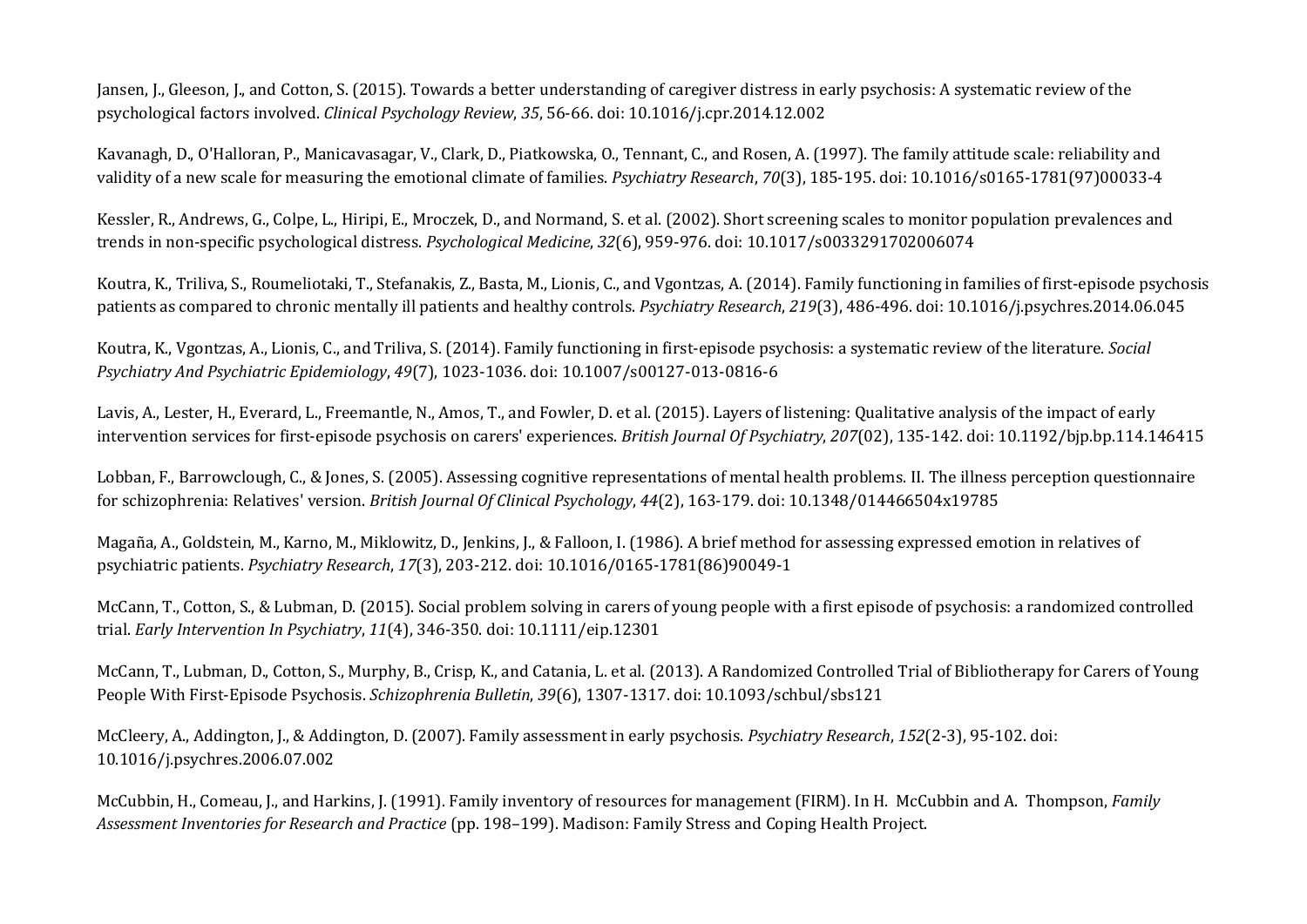Mo'tamedi, H., Rezaiemaram, P., Aguilar-Vafaie, M., Tavallaie, A., Azimian, M., & Shemshadi, H. (2014). The relationship between family resiliency factors and caregiver-perceived duration of untreated psychosis in persons with first-episode psychosis. *Psychiatry Research*, *219*(3), 497-505. doi: 10.1016/j.psychres.2014.06.013

Mulligan, J., Sellwood, W., Reid, G., Riddell, S., and Andy, N. (2012). Informal caregivers in early psychosis: evaluation of need for psychosocial intervention and unresolved grief. *Early Intervention In Psychiatry*, *7*(3), 291-299. doi: 10.1111/j.1751-7893.2012.00369.x

Novak, M., and Guest, C. (1989). Application of a Multidimensional Caregiver Burden Inventory. *The Gerontologist*, *29*(6), 798-803. doi: 10.1093/geront/29.6.798

Olson, D. (2008). *FACES IV Manual*. Minneapolis: Life Innovations.

Pai, S., and Kapur, R. (1981). The burden on the family of a psychiatric patient: development of an interview schedule. *The British Journal Of Psychiatry*, *138*(4), 332-335. doi: 10.1192/bjp.138.4.332

Patel, M., Chawla, R., Krynicki, C., Rankin, P., & Upthegrove, R. (2014). Health beliefs and carer burden in first episode psychosis. *BMC Psychiatry*, *14*(1). doi: 10.1186/1471-244x-14-171

Patterson, P., Birchwood, M., and Cochrane, R. (2000). Preventing the Entrenchment of High Expressed Emotion in First Episode Psychosis: Early Developmental Attachment Pathways. *Australian and New Zealand Journal Of Psychiatry*, *34*(1\_suppl), S191-S197. doi: 10.1177/000486740003401s29

Ruggeri, M and Dall'Agnola, R. (1993). The development and use of the Verona Expectations for Care Scale (VECS) and the Verona Service Satisfaction Scale (VSSS) for measuring expectations and satisfaction with community-based psychiatric services in patients, relatives and professionals. *Psychol Med*, 23(2):511-23

Ruggeri, M., Lasalvia, A., Santonastaso, P., Pileggi, F., Leuci, E., & Miceli, M. et al. (2017). Family Burden, Emotional Distress and Service Satisfaction in First Episode Psychosis. Data from the GET UP Trial. *Frontiers In Psychology*, *8*. doi: 10.3389/fpsyg.2017.00721

Sadath, A., Muralidhar, D., Varambally, S., Gangadhar, B., and Jose, J. (2017). Do stress and support matter for caring? The role of perceived stress and social support on expressed emotion of carers of persons with first episode psychosis. *Asian Journal Of Psychiatry*, *25*, 163-168. doi: 10.1016/j.ajp.2016.10.023

Sagut, P., and Duman, Z. (2016). Comparison of Caregiver Burden in First Episode Versus Chronic Psychosis. *Archives Of Psychiatric Nursing*, *30*(6), 768- 773. doi: 10.1016/j.apnu.2016.07.011